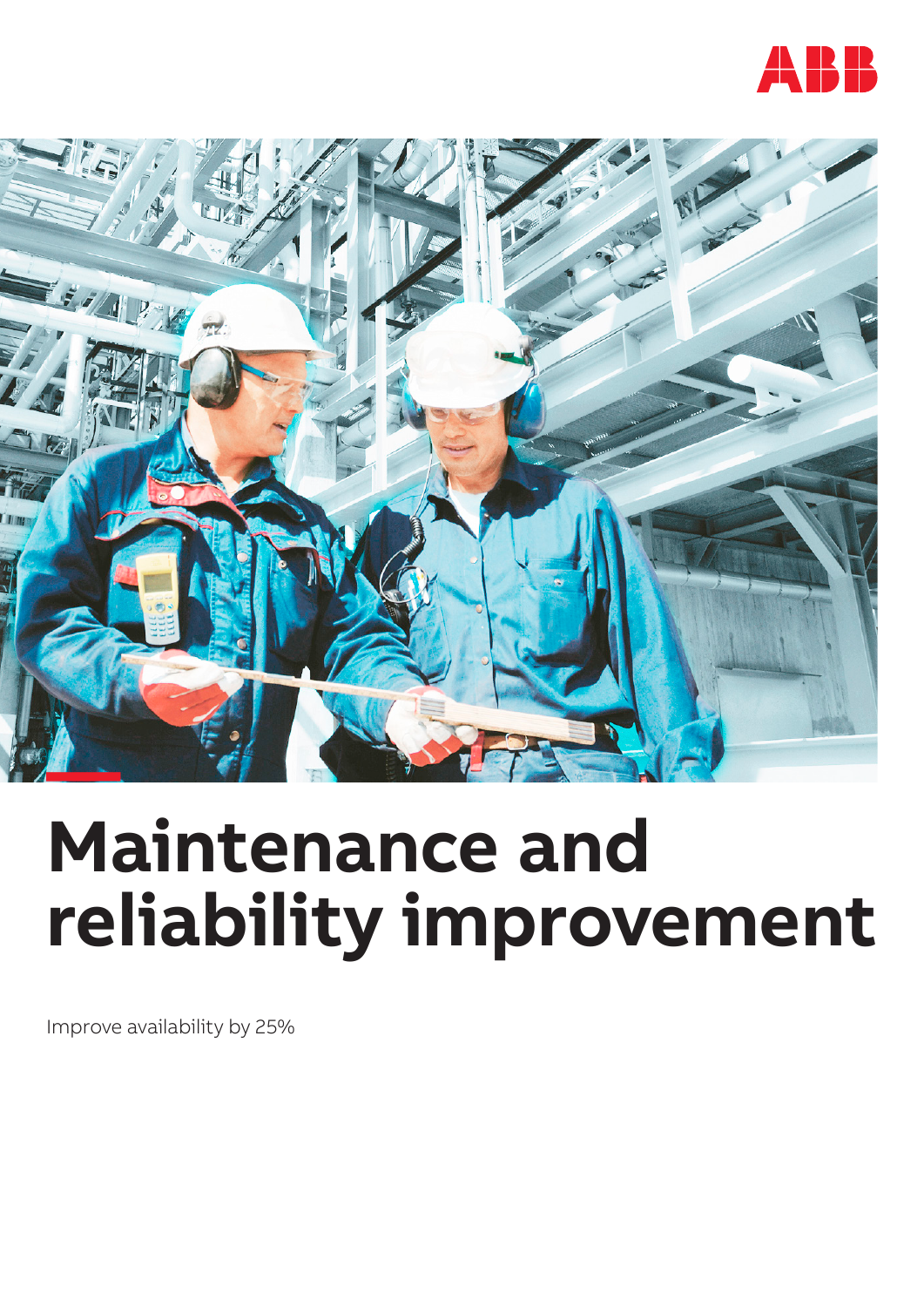## **Maintenance and reliability improvement**

Are you resource limited?

Do you need to improve your plant output?

Are your planned maintenance activities not producing benefits?

How can you reduce maintenance costs?

#### **Proactively preventing failure**

- What potential failures exist?
- Can they be: predicted, prevented or mitigated?



### **Effective maintenance and reliability for production requirements at optimum cost**

The maintenance of plant equipment is a key activity in any manufacturing organisation. The maintenance organisation must be efficient, wellorganised, cost-effective and innovative to deliver:

- Available equipment
- Safe assets
- Effective maintenance policies
- Legal compliance
- Value for money!

ABB can provide a total maintenance improvement service which includes both consultancy and the practical implementation of solutions.

#### **Our approach**

Our approach is designed to help you by being:

- Effective by using our technical expertise and operational experience
- Focussed by concentrating time and effort on the areas of greatest potential benefit
- Rapid by innovative use of our structured, topdown and generic approaches
- Efficient by making the best use of the time and involvement from those on site
- Driven by helping to complete the process and gain the benefits as soon as possible



- What failures are occurring?
- Why they are happening and if possible when they might occur again?
- What actions you can take to prevent them happening again?

**—**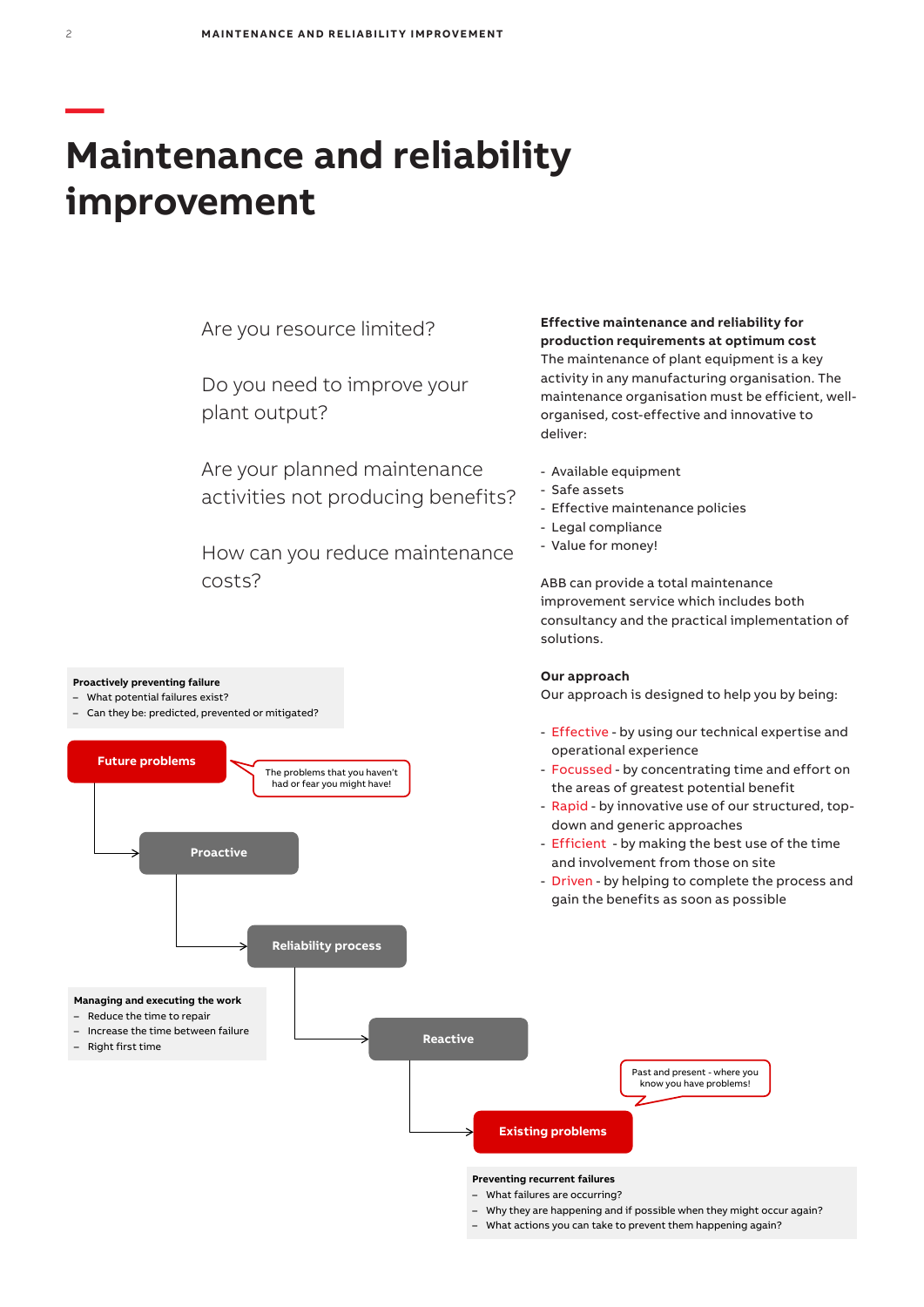#### **Our experience**

- Real world experience in maintenance engineering
- Technical experts in process equipment
- Risk based approach, targeting the benefit



#### **Why ABB?**

ABB has extensive knowledge and experience of all aspects of the 'asset life cycle' and can deliver practical, cost effective solutions to difficult and challenging problems across a wide range of industries.

Our flexible approach ensures the solutions offered are tailored to suit your requirements. We have a broad team of specialists able to provide technical solutions and help you to sustain improvements by developing your own capabilities.